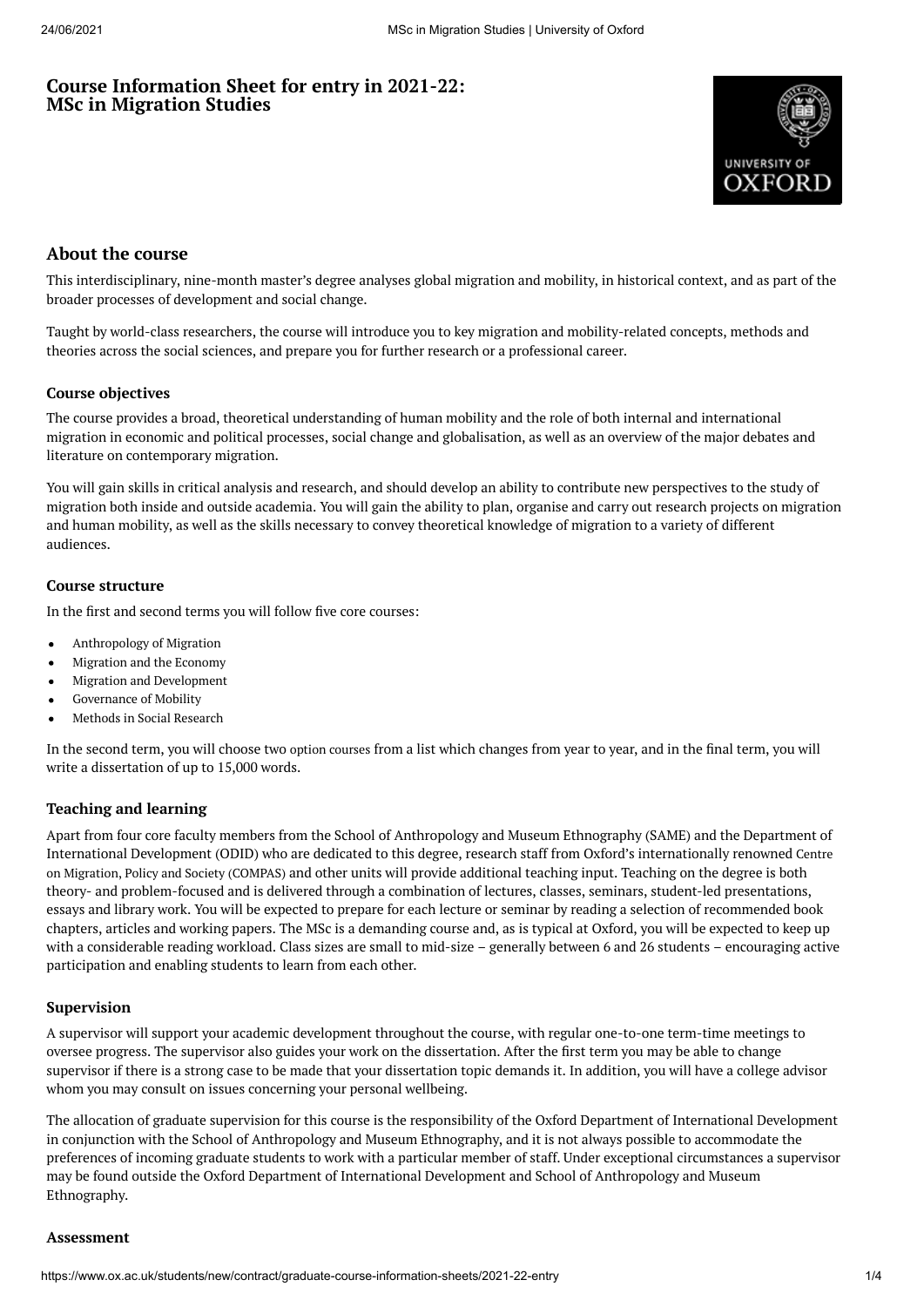Assessment consists of formative and summative assessment. Formative assessment, which does not count towards your final degree, but helps you to develop your analytical and writing skills, will be in the form of short essays (1,500 words), response papers and presentations.

Summative assessment, which will count towards your final degree, currently takes the form of short time-limited essays, research methods coursework, and a 15,000-word dissertation.

#### **Changes to courses**

The University will seek to deliver this course in accordance with the description set out above. However, there may be situations in which it is desirable or necessary for the University to make changes in course provision, either before or after registration. These may include significant changes made necessary by a pandemic (including Covid-19), epidemic or local health emergency. For further information, please see the University's Terms and Conditions (http://www.graduate.ox.ac.uk/terms) and our page on changes to courses (http://www.graduate.ox.ac.uk/coursechanges).

#### **Expected length of course**

|                                         | <b>Full Time Only</b> |
|-----------------------------------------|-----------------------|
| <b>Expected length</b> $\vert$ 9 months |                       |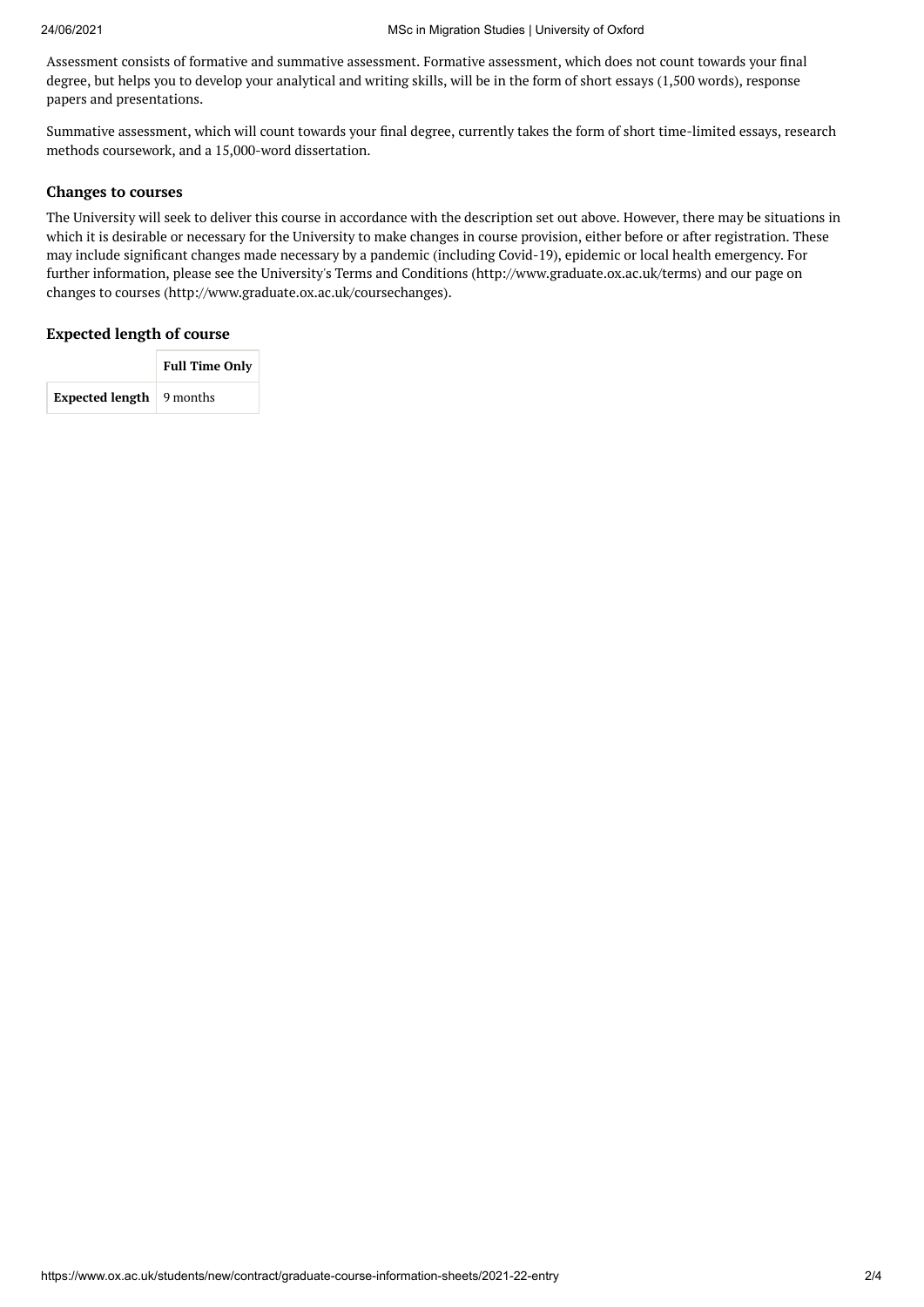## **Costs**

#### **Annual fees for entry in 2021-22**

| <b>Fee status</b>                                                | Annual Course fees |
|------------------------------------------------------------------|--------------------|
| Home (UK, Republic of Ireland,<br>Channel Islands & Isle of Man) | £22,930            |
| Overseas (including EU)                                          | £29,160            |

Course fees are payable each year, for the duration of your fee liability (your fee liability is the length of time for which you are required to pay course fees). For courses lasting longer than one year, please be aware that fees will usually increase annually. Information about how much fees and other costs may increase is set out in the University's Terms and Conditions.

Course fees cover your teaching as well as other academic services and facilities provided to support your studies. Unless specified in the additional cost information (below), course fees do not cover your accommodation, residential costs or other living costs. They also don't cover any additional costs and charges that are outlined in the additional cost information.

#### **Additional cost information**

Each academic year, as part of the course, the department runs an optional study visit. In previous years, this has been to Rabat, Athens and the Danish-Swedish Borders, but the location varies year-to-year and may also be within the United Kingdom. This is an opportunity to meet migration practitioners, other academics, and community activists working on specific migration-related issues. If you choose to take part in this study visit, you will need to cover any related travel, accommodation and living expenses. The department estimates that these costs are likely to be around £300. You may be eligible to apply to the department's Dissertation Support Fund and/or to your college to assist with these costs.